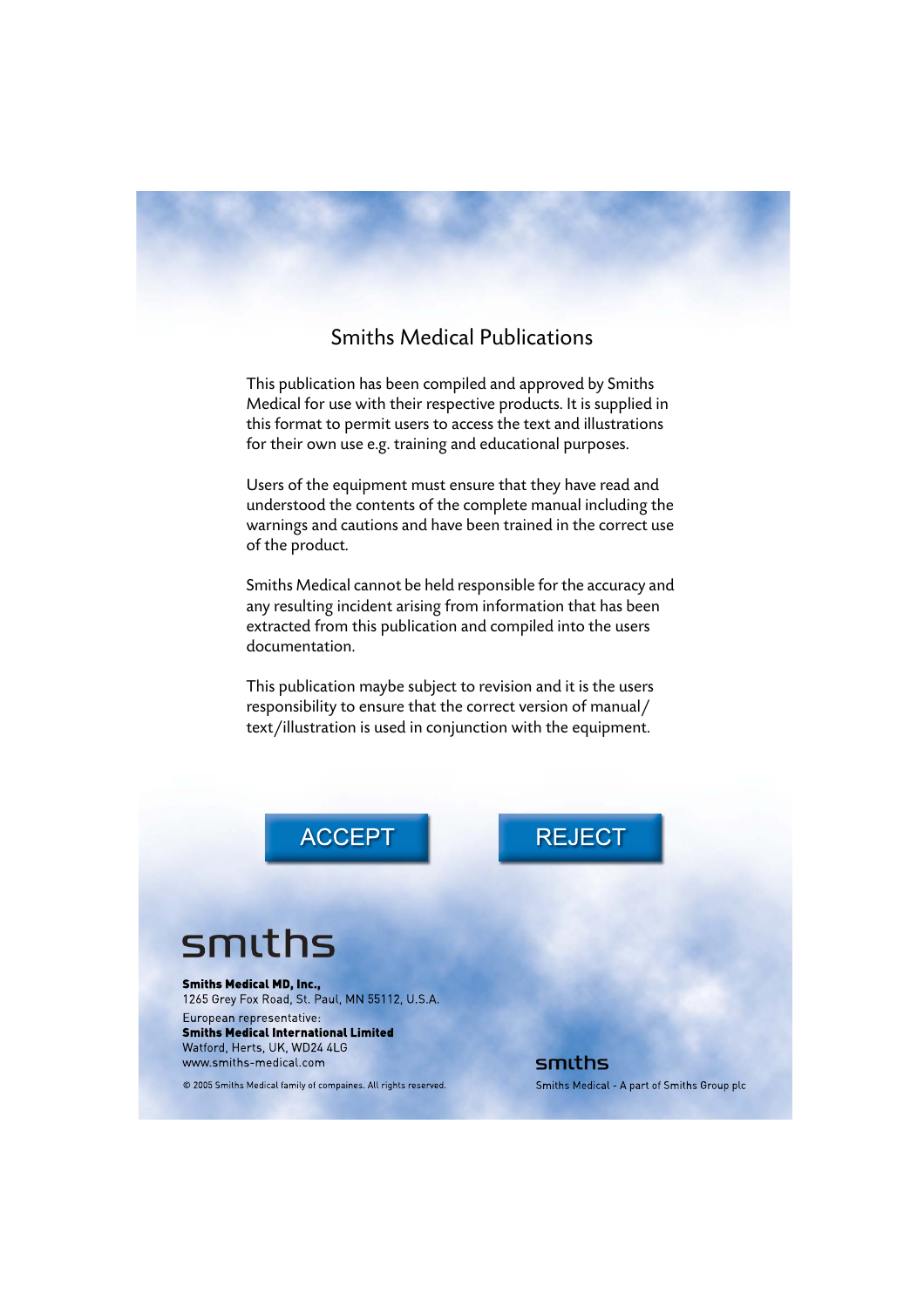#### **Patient Handset and PCA Bolus**

**When a PCA bolus is available, the patient can administer a dose as required, by pressing the button on the handset:**

The patient's handset will show a green light and the pump displays a screen like this: **1.**

STANDARD ADULT  $P$  Inter ඹ ON STANDBY PCA Available now (Volume infused since reset = 10.0m9) **GRAPH** TOTAL

- **2.** The patient presses the button on the handset to deliver the bolus. The screen shows the amount being delivered and the Infusion LED flashes more quickly.
- **3.** When the PCA bolus is complete:
	- The pump returns to the **ON STANDBY** screen, showing the lockout period remaining: the number of minutes until the next PCA dose is available.
	- The handset light goes out for the lockout period.
	- $\blacksquare$  The Infusion LED flashes very slowly.



#### **Administering a Clinician Bolus**

**If the Clinician Bolus is enabled on your pump, you need to use the procedure below to administer a bolus.**

- Highlight the **C. BOLUS** hotspot and press the Command wheel. **1.**
- Enter the password, then press the Command wheel to accept. **2.**
- Use the keypad to enter the bolus dose that you want to deliver. **3.**
- When you enter the dose, the duration of the bolus is calculated and displayed, based on the bolus rate currently displayed. Press the Command wheel to accept these values. **4.**
- **5.** Press and hold the Command wheel for one second, to start the bolus delivery.



Please enter password:

STANDARD ADULT<br>Bolus settin9s:

Dose

 $(0.5)$ ml

Press wheel to confirm eassword

Press wheel to accept value

Rate

200 ml/h

The delivery will stop automatically once the requested dose has been completed. **6.**

Press the Command wheel during bolus delivery to **STOP BOLUS** before it is complete. At the end of the bolus, the **STANDBY** screen is displayed.

# smiths

Smiths Medical MD, Inc. 1265 Grey Fox Road, St. Paul, MN 55112, U.S.A. European Representative:

#### Smiths Medical International Limited

Part no. 0153-0080-C Watford, Hertfordshire, UK, WD24 4LG www.smiths-medical.com Made in Malaysia

Omnifuse is a trademark of the Smiths Medical family of companies. The symbol ® indicates that it is registered in the 047 U.S. Patent and Trademark office and certain other countries.

> © 2005 Smiths Medical family of companies. All rights reserved

#### smiths

Smiths Medical - A part of Smiths Group plc

#### **Quick Guide to the Omnifuse PCA**

For full details, Warnings and Cautions please refer to the Instruction Manual

### **Switching on and Loading a syringe**

- **1.** Connect the pump to the AC Mains supply.
- **2.** Open the cover, switch on the pump with the grey on/off key  $\circledcirc$  and wait for the self test to complete.
- **3.** Open the barrel clamp and position the syringe in the trough with the ear in the slot, as shown here:
- **4.** Close the barrel clamp.
- Press the Command wheel to confirm the syringe brand and size. **5.**

**6.**

 $P\overline{\text{tan}}$ 

Time

00:09 m:s

Press and hold the blue Load key  $\left($   $\right)$  while the screen displays **SYRINGE LOADING.**

Release when the screen displays **SYRINGE LOADED**.

### **Programming using a Protocol**

**When the syringe is loaded, a menu shows the available protocols. For USER PROGRAMMED, see over.**

- **1.** Select a protocol and press the Command wheel, then
	- check the PCA settings on the review screen:
- STANDARD ADULT Drug Concentration:<br>PCA Bolus Dose:<br>PCA Dose Time: 1.0 m9/ml  $1.0 - 9.9$ **STAT** 00:05 hh∶mm Lockout Period: **CONFIRM** Select item: CONFIRM: or Press Stor
- **2.** Highlight **CONFIRM** and press the Command wheel.
- **3.** Highlight **TOTAL** and press the Command wheel to display the totaliser. To set to zero, highlight **RESET** and press the Command wheel.
	-

**4.** Close and lock the cover. Press the green Start key.